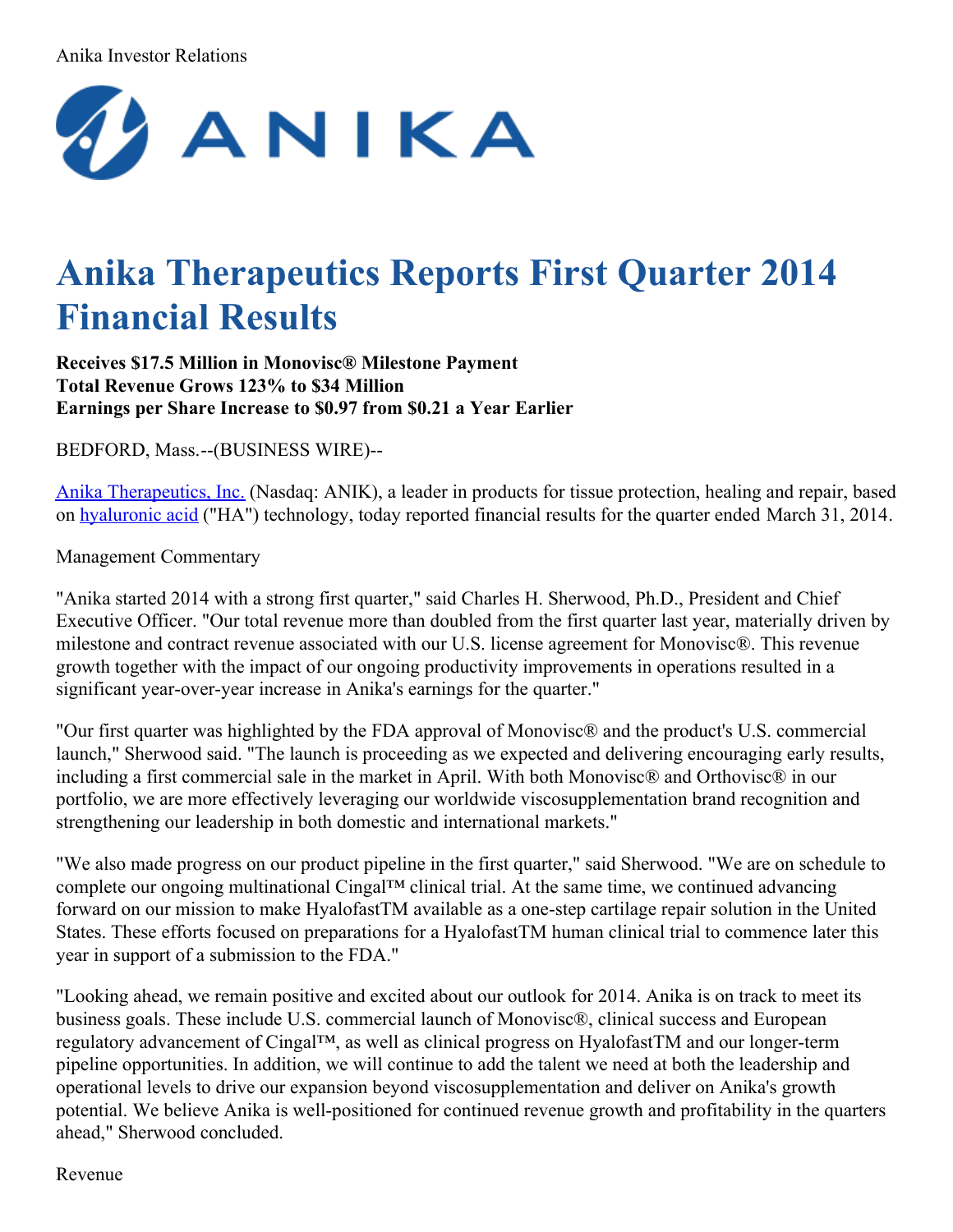Total revenue for the first quarter of 2014 was \$34.0 million, compared with \$15.2 million in the first quarter of 2013. First-quarter 2014 total revenue included \$19.7 million in milestone and contract revenue associated with Anika's U.S. license agreement for Monovisc®, as the development obligations under the agreement were fully delivered prior to the end of the quarter. This primarily consisted of a milestone payment related to the product approval and successful resolution of patent litigation. Revenue for the first quarter of 2014 also included an initial U.S. stocking order for Monovisc® in preparation for the product's U.S. commercial launch. Anika's product revenue for the first quarter of 2014 was \$14.4 million, at a level similar to the first quarter last year and consistent with our expectation. Product revenue in the first quarter of 2014 reflected order timing by our major distributors and is not indicative of product revenue growth rates in subsequent quarters of 2014.

## Product Gross Margin and Operating Expenses

Product gross margin for the first quarter of 2014 improved to 70%, from 67% in the first quarter of 2013. This improvement was primarily driven by more favorable product mix as well as continued efficiency gains. Total operating expenses for the first quarter of 2014 were \$10.1 million, compared with \$10.2 million a year earlier. Research and development expenses increased 45% from the first quarter of 2013, reflecting expenses for the company's Cingal™ clinical trial and other planned product pipeline initiatives. Selling, general and administrative expenses decreased 12% from the first quarter of 2013, primarily reflecting certain nonrecurring external professional and personnel expenses in the year-earlier quarter.

## Operating and Net Income

Operating income for the first quarter of 2014 was \$23.9 million, compared with \$5.0 million in the same period in 2013. Net income for the first quarter of 2014 was \$15.0 million, or \$0.97 per diluted share, compared with \$3.1 million, or \$0.21 per diluted share, in the first quarter last year. Operating income, net income and earnings per share were higher year-over-year, primarily due to operating leverage on our sales volume and the milestone and contract revenue related to Monovisc® in the U.S.

# Cash and Cash Equivalents

Anika's cash and cash equivalents at March 31, 2014 increased to \$82.2 million, from \$63.3 million at December 31, 2013. The approximately \$19 million increase in cash and cash equivalents reflected a \$17.5 million milestone payment from DePuy Synthes Mitek Sports Medicine for the irrevocable resolution of the Company and Sanofi/Genzyme's patent litigation and the related FDA approval of Monovisc®. The cash balance increase was driven primarily by higher income from operations, cash collections on accounts receivable, and option exercises during the period.

#### Conference Call Information

Anika will hold a conference call to discuss its financial results, business highlights and outlook tomorrow, Wednesday, April 30, 2014 at 9:00 a.m. ET. In addition, the company will answer questions concerning business and financial developments and trends, and other business and financial matters affecting the company, some of the responses to which may contain information that has not been previously disclosed.

To listen to the conference call, dial 855-468-0611 (international callers dial 484-756-4332). Please call approximately 10 minutes before the starting time and reference Anika Therapeutics. In addition, the conference call will be available through a live audio webcast in the "Investor [Relations"](http://cts.businesswire.com/ct/CT?id=smartlink&url=http%3A%2F%2Fir.anikatherapeutics.com%2Findex.cfm&esheet=50853820&newsitemid=20140429006995&lan=en-US&anchor=%E2%80%9CInvestor+Relations%E2%80%9D&index=3&md5=c8d76b0d1d36c019bf10413134cf25f9) section of the Anika Therapeutics website, [www.anikatherapeutics.com](http://cts.businesswire.com/ct/CT?id=smartlink&url=http%3A%2F%2Fwww.anikatherapeutics.com%2Findex.html&esheet=50853820&newsitemid=20140429006995&lan=en-US&anchor=www.anikatherapeutics.com&index=4&md5=74fa741e50677217900bbf0e193ec677). An accompanying slide presentation can also be accessed via the Anika Therapeutics website. The conference call will be archived and accessible on the same website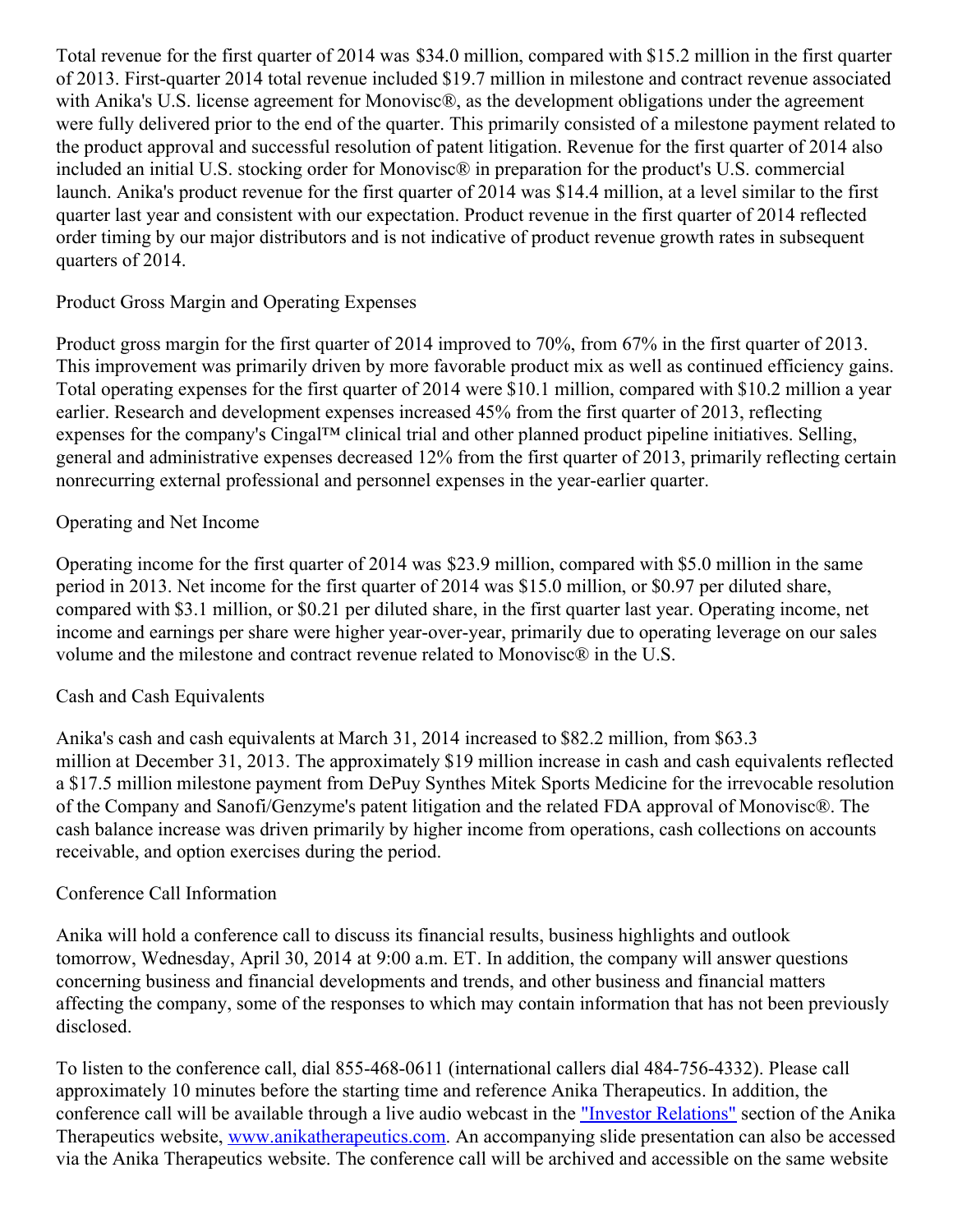shortly after its conclusion.

About Anika Therapeutics, Inc.

Headquartered in Bedford, Mass., Anika [Therapeutics,](http://cts.businesswire.com/ct/CT?id=smartlink&url=http%3A%2F%2Fwww.anikatherapeutics.com&esheet=50853820&newsitemid=20140429006995&lan=en-US&anchor=Anika+Therapeutics%2C+Inc.&index=5&md5=2d0aaa728395ba8f5cd7944832c574c5) Inc. develops, manufactures and commercializes therapeutic products for tissue protection, healing, and repair. These products are based on hyaluronic acid (HA), a naturally occurring, [biocompatible](http://cts.businesswire.com/ct/CT?id=smartlink&url=http%3A%2F%2Fwww.anikatherapeutics.com%2Finnovation%2Fhyaluronicacid%2Findex.html&esheet=50853820&newsitemid=20140429006995&lan=en-US&anchor=hyaluronic+acid+%28HA%29%2C&index=6&md5=c4a1b40fa4292f0ec8f64122b825f42b) polymer found throughout the body. Anika's products range from orthopedic/joint health solutions led by [Orthovisc](http://cts.businesswire.com/ct/CT?id=smartlink&url=http%3A%2F%2Fwww.anikatherapeutics.com%2Fproducts%2FOrthobiologics%2Forthovisc.html&esheet=50853820&newsitemid=20140429006995&lan=en-US&anchor=Orthovisc&index=7&md5=bfe8bc35e33d554bf0f84b0665d244d0)®, a treatment for osteoarthritis of the knee; to surgical aids in the [anti-adhesion](http://cts.businesswire.com/ct/CT?id=smartlink&url=http%3A%2F%2Fwww.anikatherapeutics.com%2Fproducts%2Fsurgical%2Findex.html&esheet=50853820&newsitemid=20140429006995&lan=en-US&anchor=anti-adhesion&index=8&md5=cd3a93e24bc55c5f27b8c5a5b5e8529f) and [ophthalmic](http://cts.businesswire.com/ct/CT?id=smartlink&url=http%3A%2F%2Fwww.anikatherapeutics.com%2Fproducts%2Fophthalmic%2Findex.html&esheet=50853820&newsitemid=20140429006995&lan=en-US&anchor=ophthalmic&index=9&md5=bafe2c641b31b75a3f67baaa0f636d9b) fields. The company also offers [aesthetic](http://cts.businesswire.com/ct/CT?id=smartlink&url=http%3A%2F%2Fwww.anikatherapeutics.com%2Fproducts%2Faesthetics%2Findex.html&esheet=50853820&newsitemid=20140429006995&lan=en-US&anchor=aesthetic+dermal+fillers&index=10&md5=83bc98991452f69c2379727a9ad29a43) dermal fillers for the correction of facial wrinkles. Anika's Italian subsidiary, Anika S.r.l., provides complementary HA products in orthopedic/joint health and anti-adhesion, as well as therapeutics in areas such as advanced wound treatment and ear, nose and throat care. Its regenerative technology advances Anika's vision to offer therapeutic products and medical solutions that go beyond pain relief to protect and restore damaged tissue.

The statements made in this press release which are not statements of historical fact are forward-looking statements within the meaning of Section 27A of the Securities Act of 1933, as amended, and Section 21E of the Securities Exchange Act of 1934, as amended. These statements include, but are not limited to, those relating to (i) the company and its partner's ability to commercialize Monovisc® in the U.S.; (ii) our ability to capitalize on the strengths of our viscosupplementation portfolio; (iii) our ongoing initiatives to improve performance across the business; (iv) our efforts and ability to strengthen and expand our international Orthobiologics distribution network; (v) the company's plans to continue to drive efficiencies in operations and manufacturing; (vi) the prospects for the company's product pipeline, including regenerative product development; (vii) bringing Cingal™ to market; and (viii) expectations for future growth and profitability improvement in the quarters ahead. These statements are based upon the current beliefs and expectations of the company's management and are subject to significant risks, uncertainties and other factors. The company's actual results could differ materially from any anticipated future results, performance or achievements described in the forward-looking statements as a result of a number of factors including (i) the company's ability to successfully commence and/or complete clinical trials of its products on a timely basis or at all, obtain pre-clinical or clinical data to support domestic and international pre-market approval applications or 510(k) applications, or to timely file and receive FDA or other regulatory approvals or clearances of its products, or that such approvals will not be obtained in a timely manner or without the need for additional clinical trials, other testing or regulatory submissions, as applicable; (ii) the company's research and product development efforts and their relative success, including whether the company has any meaningful sales of any new products resulting from such efforts; (iii) the cost effectiveness and efficiency of our clinical studies, manufacturing operations and production planning; (iv) the strength of the economies in which the company operates or will be operating, as well as the political stability of any of those geographic areas; (v) future determinations by the company to allocate resources to products and in directions not presently contemplated; (vi) the company's ability to successfully launch Monovisc® in the U.S.; (vii) the company's ability to provide an adequate and timely supply of its products to its customers; (viii) our ability to continue to successfully manage Anika Therapeutics S.r.l.'s business; and (ix) the company's ability to achieve its stated growth targets. Certain other factors that might cause the company's actual results to differ materially from those in the forward-looking statements include those set forth under the headings "Business," "Risk Factors" and "Management's Discussion and Analysis of Financial Condition and Results of Operations" in the company's Annual Report on Form 10-K for the year ended December 31, 2013, as well as those described in the company's other press releases and SEC filings.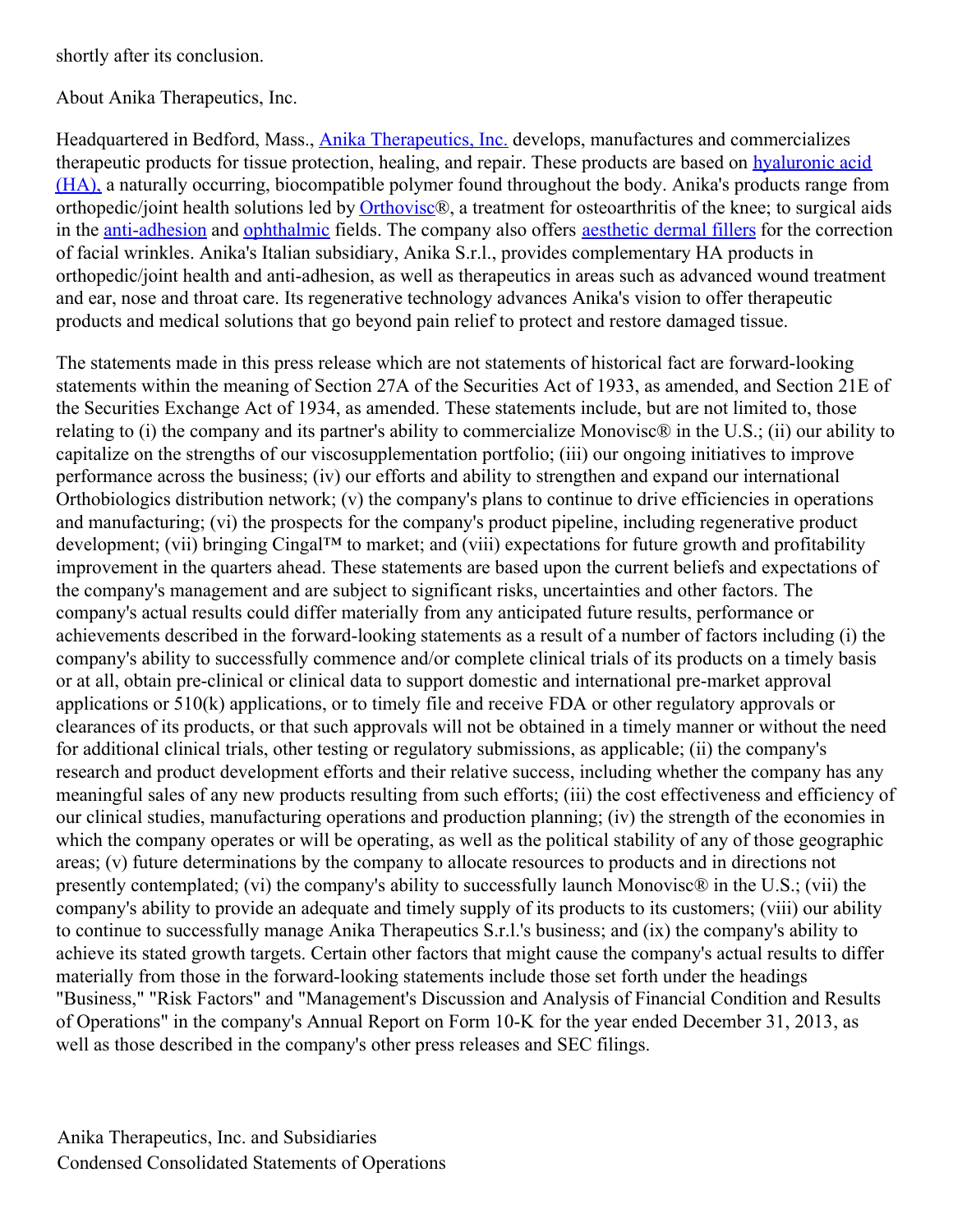| (unaudited)                                                                               | Three Months Ended March 31,<br>2014<br>2013 |                             |
|-------------------------------------------------------------------------------------------|----------------------------------------------|-----------------------------|
| Product revenue                                                                           | \$14,351,405                                 | \$14,494,489                |
| Licensing, milestone and contract revenue                                                 | 19,658,882                                   | 752,522                     |
| Total revenue                                                                             | 34,010,287                                   | 15,247,011                  |
| Operating expenses:                                                                       |                                              |                             |
| Cost of product revenue                                                                   | 4,361,019                                    | 4,841,170                   |
| Research & development                                                                    | 2,287,715                                    | 1,582,910                   |
| Selling, general & administrative                                                         | 3,490,985                                    | 3,947,114                   |
| Restructuring credits                                                                     |                                              | (135, 607)<br>$\mathcal{L}$ |
| Total operating expenses                                                                  | 10,139,719                                   | 10,235,587                  |
| Income from operations                                                                    | 23,870,568                                   | 5,011,424                   |
| Interest income (expense), net                                                            | 467                                          | (39, 558)<br>$\mathcal{E}$  |
| Income before income taxes                                                                | 23,871,035                                   | 4,971,866                   |
| Provision for income taxes                                                                | 8,840,782                                    | 1,903,864                   |
| Net income                                                                                | \$15,030,253                                 | \$3,068,002                 |
| Basic net income per share:                                                               |                                              |                             |
| Net income                                                                                | \$1.04                                       | \$0.23                      |
| Basic weighted average common shares outstanding<br>Diluted net income per share:         | 14,461,367                                   | 13,406,952                  |
| Net income                                                                                | \$0.97                                       | \$0.21                      |
| Diluted weighted average common shares outstanding                                        | 15,499,447                                   | 14,357,110                  |
| Anika Therapeutics, Inc. and Subsidiaries<br><b>Condensed Consolidated Balance Sheets</b> |                                              |                             |
| (unaudited)                                                                               |                                              |                             |
|                                                                                           | March 31,                                    | December 31,                |
| <b>ASSETS</b>                                                                             | 2014                                         | 2013                        |
| Current assets:                                                                           |                                              |                             |
| Cash and cash equivalents                                                                 | \$82,160,251                                 | \$63,333,160                |
| Accounts receivable, net of reserves                                                      |                                              |                             |
| of \$592,420 and \$593,023 at March 31,                                                   | 16,466,436                                   | 18,736,845                  |
| 2014 and December 31, 2013, respectively                                                  |                                              |                             |
| Inventories                                                                               | 12,981,495                                   | 10,996,785                  |
| Current portion deferred income taxes                                                     | 659,040                                      | 659,040                     |
| Prepaid expenses and other                                                                | 1,217,403                                    | 865,957                     |
| Total current assets                                                                      | 113,484,625                                  | 94,591,787                  |
| Property and equipment, at cost                                                           | 52,768,367                                   | 52,413,423                  |
| Less: accumulated depreciation                                                            | (20, 134, 401)                               | (19, 474, 712)              |
|                                                                                           | 32,633,966                                   | 32,938,711                  |
| Long-term deposits and other                                                              | 69,080                                       | 69,080                      |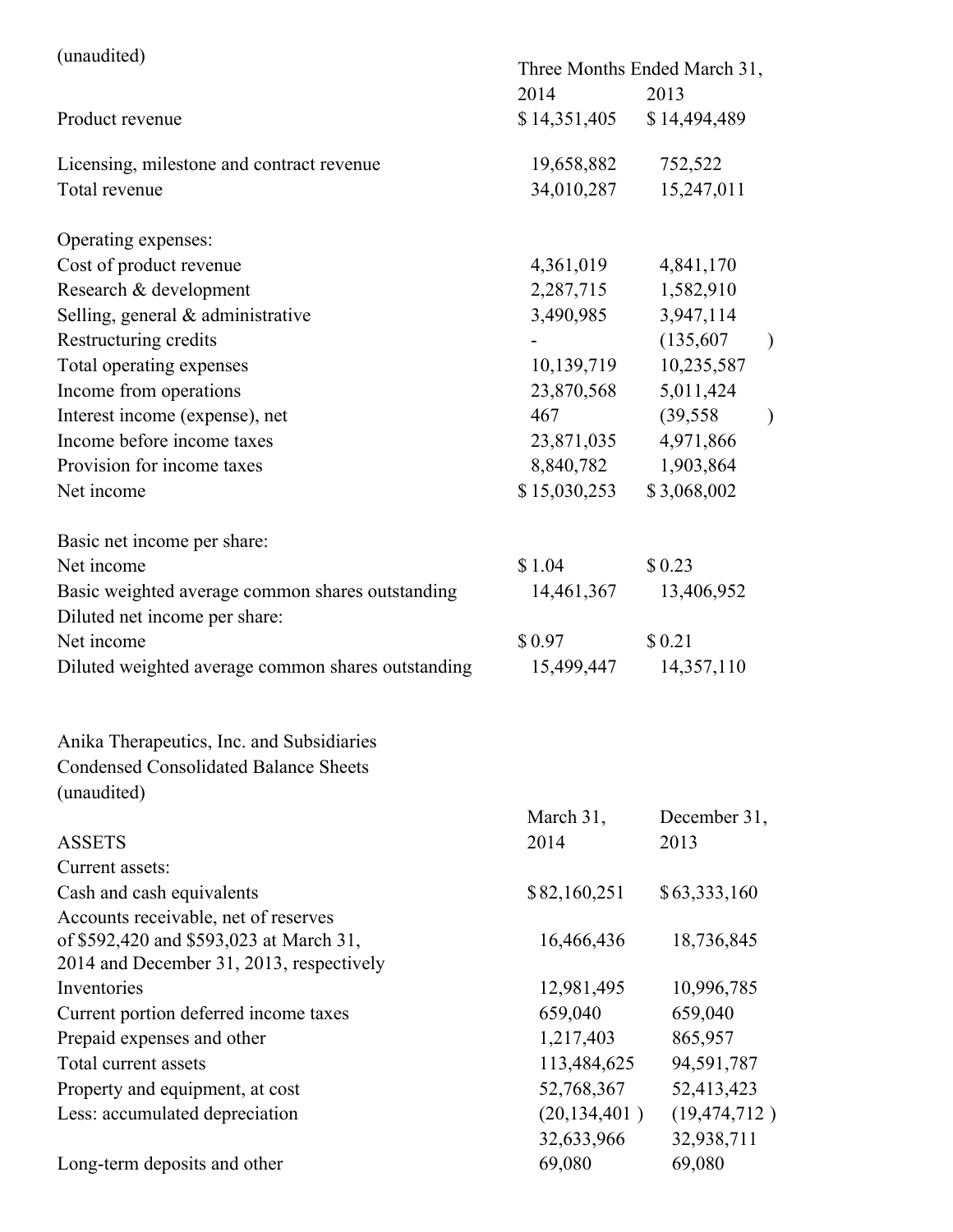| Intangible assets, net<br>Goodwill                                                                                                                                                   | 18,439,286<br>9,434,289 | 18,998,409<br>9,443,894 |
|--------------------------------------------------------------------------------------------------------------------------------------------------------------------------------------|-------------------------|-------------------------|
| <b>Total Assets</b>                                                                                                                                                                  | \$174,061,246           | \$156,041,881           |
| LIABILITIES AND STOCKHOLDERS' EQUITY                                                                                                                                                 |                         |                         |
| Current liabilities:                                                                                                                                                                 |                         |                         |
| Accounts payable                                                                                                                                                                     | \$2,742,808             | \$2,793,911             |
| Accrued expenses                                                                                                                                                                     | 4,497,706               | 5,537,881               |
| Deferred revenue                                                                                                                                                                     | 46,412                  | 180,433                 |
| Income taxes payable                                                                                                                                                                 | 424,993                 | 770,276                 |
| Total current liabilities                                                                                                                                                            | 7,711,919               | 9,282,501               |
| Other long-term liabilities                                                                                                                                                          | 1,089,708               | 1,133,544               |
| Long-term deferred revenue                                                                                                                                                           | 72,367                  | 2,054,941               |
| Deferred tax liability                                                                                                                                                               | 8,617,245               | 7,936,864               |
| Commitments and contingencies                                                                                                                                                        |                         |                         |
| Stockholders' equity:                                                                                                                                                                |                         |                         |
| Preferred stock, \$.01 par value; 1,250,000 shares                                                                                                                                   |                         |                         |
| authorized, no shares issued and outstanding at March 31,                                                                                                                            |                         |                         |
| 2014                                                                                                                                                                                 |                         |                         |
| and December 31, 2013                                                                                                                                                                |                         |                         |
| Common stock, \$.01 par value; 30,000,000 shares<br>authorized, 14,620,032 and 14,289,308 shares issued and<br>outstanding at March 31, 2014 and December 31, 2013,<br>respectively. | 146,200                 | 142,893                 |
| Additional paid-in-capital                                                                                                                                                           | 76,534,563              | 70,606,031              |
| Accumulated currency translation adjustment                                                                                                                                          | (1,725,211)<br>$\big)$  | (1,699,095)<br>$\big)$  |
| Retained earnings                                                                                                                                                                    | 81,614,455              | 66,584,202              |
| Total stockholders' equity                                                                                                                                                           | 156,570,007             | 135,634,031             |
| Total Liabilities and Stockholders' Equity                                                                                                                                           | \$174,061,246           | \$156,041,881           |

Anika Therapeutics, Inc. and Subsidiaries Supplemental Financial Data

Revenue by Product Segment and Product Gross Margin (unaudited)

|                | Quarter Ended March 31, |              |       |
|----------------|-------------------------|--------------|-------|
|                | 2014                    | 2013         | $\%$  |
| Orthobiologics | \$11,572,150            | \$11,283,547 | $3\%$ |
| Dermal         | 188,651                 | 241,584      | (22%) |